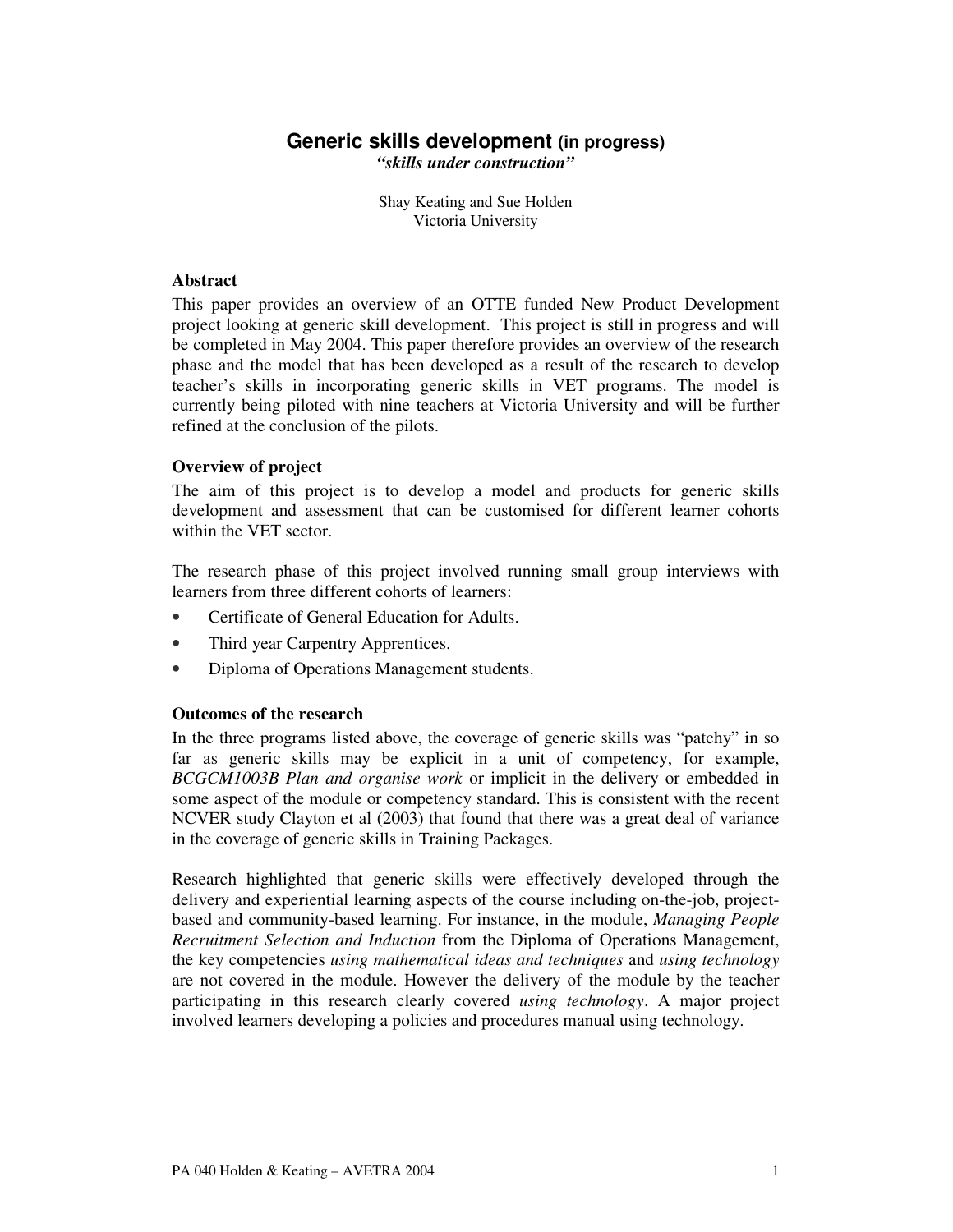Many of the teachers interviewed were implicitly assisting learners to develop generic skills by imparting their knowledge and experience of the workforce. This was strong in both the Diploma of Business and the Building and Construction areas. For instance, in the case of the Diploma of Operations Management, both the learners and the teacher noted that the teacher's ability to draw on his/her own practical experience in the industry was highly valuable part of the learning experience. The teacher's interpretation of the theory was mediated through experience in the workplace where one had to employ problem solving and communication skills in order to work effectively. The learners valued the teacher's ability to demonstrate this in the classroom delivery.

Where learners were undertaking competencies standards that related directly to one or more of the generic competencies there was not evidence that they were being framed as generic competencies that learners may take to other careers. In other words learners were being taught the skill almost like a technical skill. They were not necessarily being taught to make linkages with other contexts in which these skills are developed. A "language" needed to be developed around generic skills understood by both the teacher and learner.

Learners varied in terms of their ability to identify and discuss generic skills. Learner's familiarity with these terms and ability to discuss the process, varied greatly depending on work and educational experience.

### *"skills under construction"* **model**

While the learners and teachers interviewed placed high value on these skills it was clear that there was no common "language" in the classroom for generic skills development and that generic skills were not being explicitly promoted as important or transferable.

One of main aims of the model is therefore to help teachers become "at ease" with these skills and their own generic skill development in order to incorporate them into their teaching practices through discussion, reflection and assessment.

Significantly too, the teachers involved in this initial research valued the opportunity to talk about their teaching practice. Rather than work with a large group, the project team decided to work with small teams of three teachers to ensure that each participant had the opportunity to focus on his/ her teaching practice and get focused assistance to do this. The model is underpinned by the principle that teachers will then assist other colleagues in their department to develop explicit generic skills delivery.

The model is based on the premise that in the knowledge economy all learners need to be given opportunities:

- To learn in ways and in environments that foster generic skills development.
- To develop an understanding of the importance of generic skills and an ability to identify them in order to continuously improve them.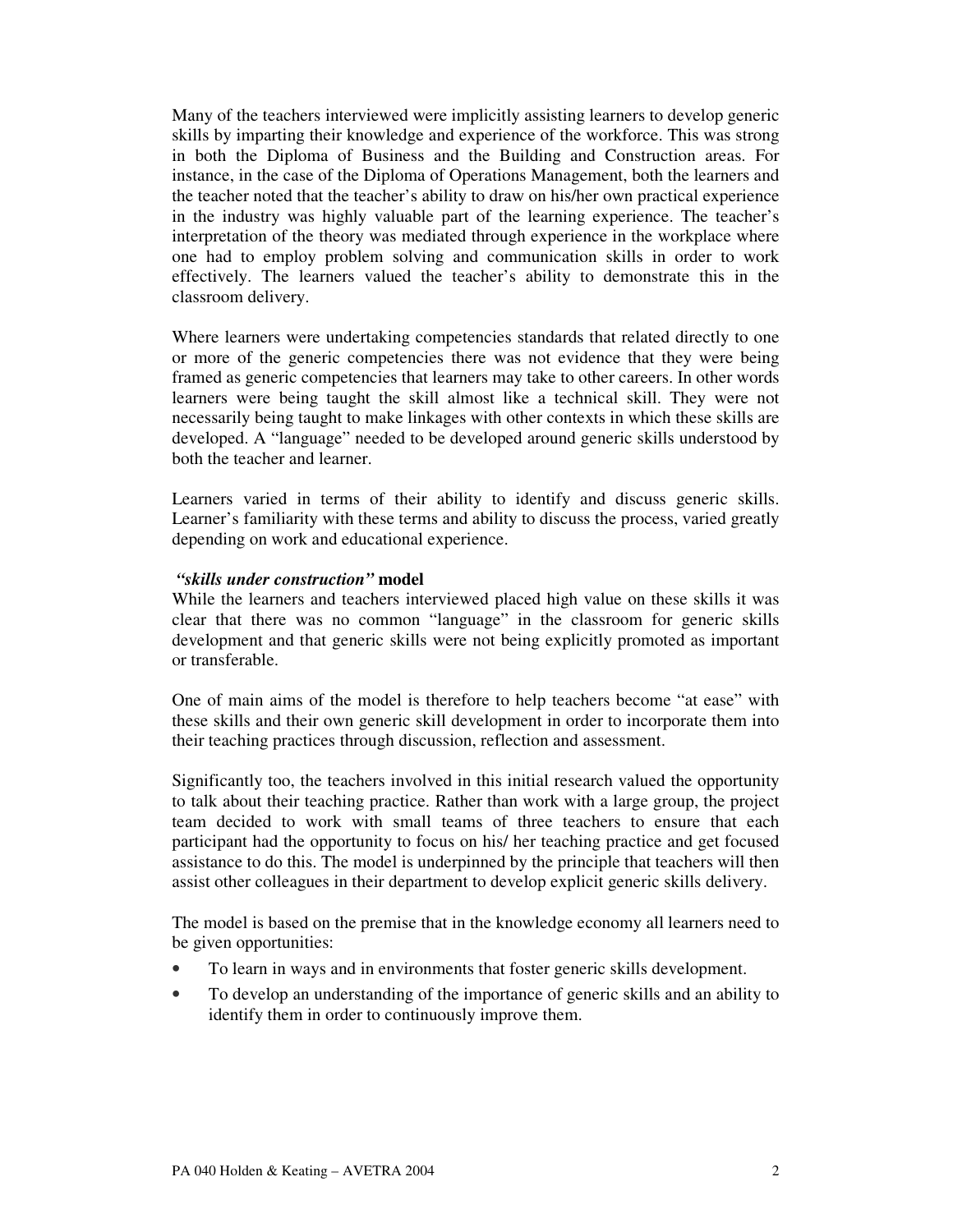The "*skills under construction"* model is designed to assist VET practitioners to explicitly incorporate generic skills into their delivery and assessment practices by:

- Highlighting and identifying generic skills in their area of expertise through reflection on their teaching practices.
- Furthering their understanding of generic skills through discussion and reflection.
- Enhancing delivery and assessment strategies to ensure that generic skills are explicit.
- Reflecting on and evaluating the outcomes.

The professional development program acknowledges that many teachers in the VET sector already practice teaching and learning approaches that foster generic skill development and therefore this model aims to capture, build on and enhance existing good practices. It is not an end in itself, but aims to assist teachers to identify an ongoing process for improving their capacity to assist learners to develop generic skills alongside technical skills.

The professional development is based on action learning principles, providing teachers with the opportunity to reflect on their teaching practice and design, modify or adapt their teaching and learning plans to ensure explicit coverage and assessment of generic skills.

The model includes two main components:

#### *Background*

The background section provides important information about what generic skills are, why they are considered important, what the government is saying about them and how they can be understood and facilitated in a VET environment. The information provided is brief and designed to provide a simple overview of the field of generic skills for teachers. Resources to obtain further information on the issues covered are also listed in this section.

#### *Strategy*

The generic skills strategy outlines a process through which teachers examine and enhance their generic skills teaching and learning pedagogy. The strategy is based on a team approach to program planning and development and incorporates the principles outlined in the background section. Includes a number of templates for mapping, self-assessment and developing aims and objectives.

#### *Pilot*

The project team is currently working with teams of three teachers from three departments at Victoria University:

- Building and Construction
- Management and Marketing
- Adult Literacy and Work Education